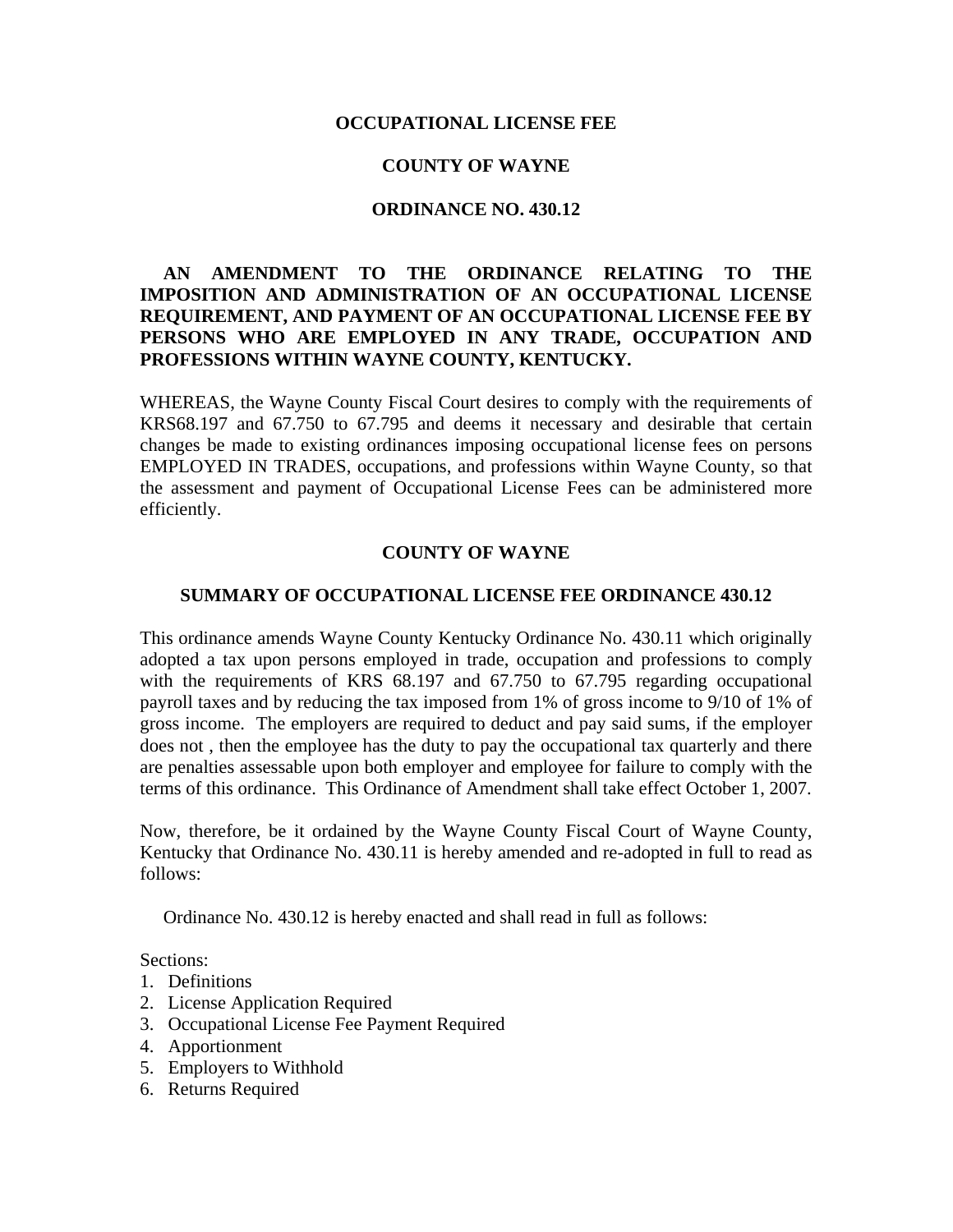- 7. Extensions
- 8. Refunds
- 9. Federal Audit Provisions
- 10. Administrative Provisions
- 11. Information to Remain Confidential
- 12. Penalties
- 13. Use-of Occupational License Fee
- 14. Severability
- 15. Adoption

# **§ 1 – Definitions**

As used in this ordinance, the following terms and their derivatives shall have the following meanings unless the context clearly indicates that a different meaning is intended:

(1) "Business entity" means each separate corporation, limited liability company, business development corporation, partnership, limited partnership, registered limited liability partnership, sole proprietorship, association, joint stock company, receivership, trust, professional service organization, or other legal entity through which business is conducted.

(2) "Business" means any enterprise, activity, trade, occupation, profession or undertaking of any nature conducted for gain or profit.

(3) "County" means the County of Wayne County, Kentucky;

(4) "Compensation" means wages, salaries, commissions, or any other form of remuneration paid or payable by an employer for services performed by an employee, which are required to be reported for federal income tax purposes and adjusted as follows:

(a) Include any amounts contributed by an employee to any retirement, profit sharing, or deferred compensation plan, which are deferred for federal income tax purposes under a salary reduction agreement or similar arrangement, including but not limited to salary reduction arrangements under section 401 (a), 401 (k), 402 (e), 403(a), 403 (b), 408, 414 (h), or 457 of the Internal Revenue code; and

(b) Include any amounts contributed by an employee to any welfare benefit, fringe benefit, or other benefit plan made by salary reduction or other payment method which permits employees to elect to reduce federal taxable compensation under the Internal Revenue code, including but not limited to Sections 125 and 132 of the Internal Revenue code;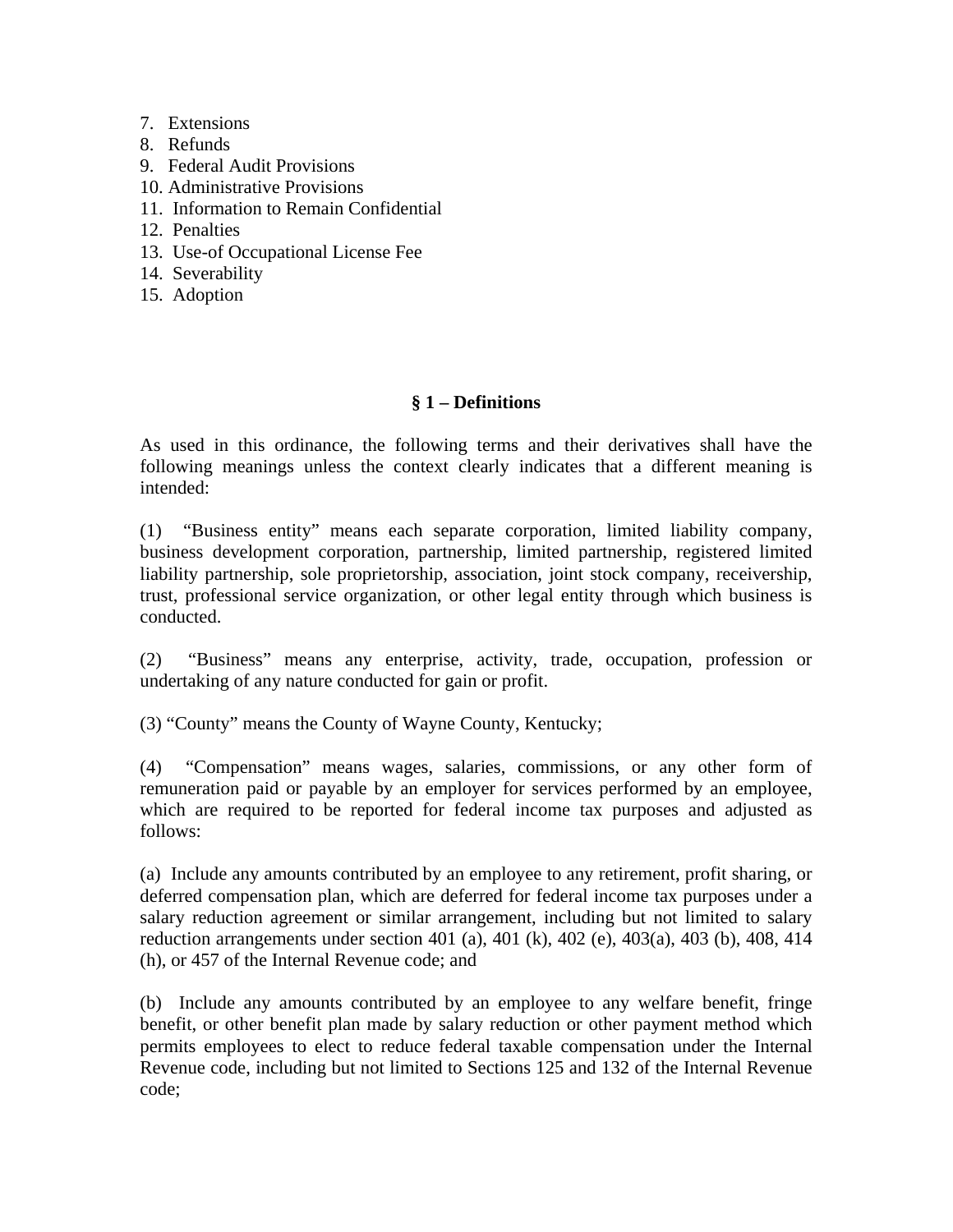(5) "Conclusion of the federal audit" means the date that the adjustments made by the Internal Revenue Service to net income as reported on the business entity's federal income tax return become final and unappealable.

(6) "Final determination of the federal audit" means the revenue agent's report or other documents reflecting the final and unappealable adjustments made by the Internal Revenue Service.

(7) "Fiscal year" means fiscal year as defined in Section 7701 (a) (24) of the Internal Revenue Code

(8) "Employee" means any person who renders services to another person or any organization or business entity for compensation, including an officer of a corporation and any officer, employee, or elected official of the United States, a state, or any political subdivision of a state, or any agency of instrumentality of any one (1) or more of the above. A person classified as an independent contractor under the Internal Revenue Code shall not be considered an employee

(9) "Employer" means any person for whom the individual performs or performed any service, of whatever nature, as the employee of such person, except that

 (a) if the person for whom the individual performs or performed the services does not have control of the payment of the wages for such services, the term "employer" means the person having control of the payment of such wages, and

 (b) in the case of a person paying wages on behalf of a nonresident alien individual, foreign partnership, or foreign corporation, not engaged in trade or business within the United States, the term "employer" means such person;

(10) "Internal Revenue code" means the Internal Revenue Code in effect on December 31, of the year in which the tax is due, exclusive of any amendments made subsequent to that date, other than amendments that extend provisions in effect on December 31, of the year in which the tax is due that would otherwise terminate

(11) "Person" shall mean every natural person, whether a resident or non-resident of the county. Whenever the word "person" is used in a clause prescribing and imposing a penalty in the nature of a fine or imprisonment, the word, as applied to a partnership or other form of unincorporated enterprise, shall mean the partners or members thereof, and as applied to corporation, shall mean the officers and directors thereof;

(12) "Return" or "Report" means any properly completed and, if required, signed form, statement, certification, declaration, or any other document permitted or required to be submitted or filed with the county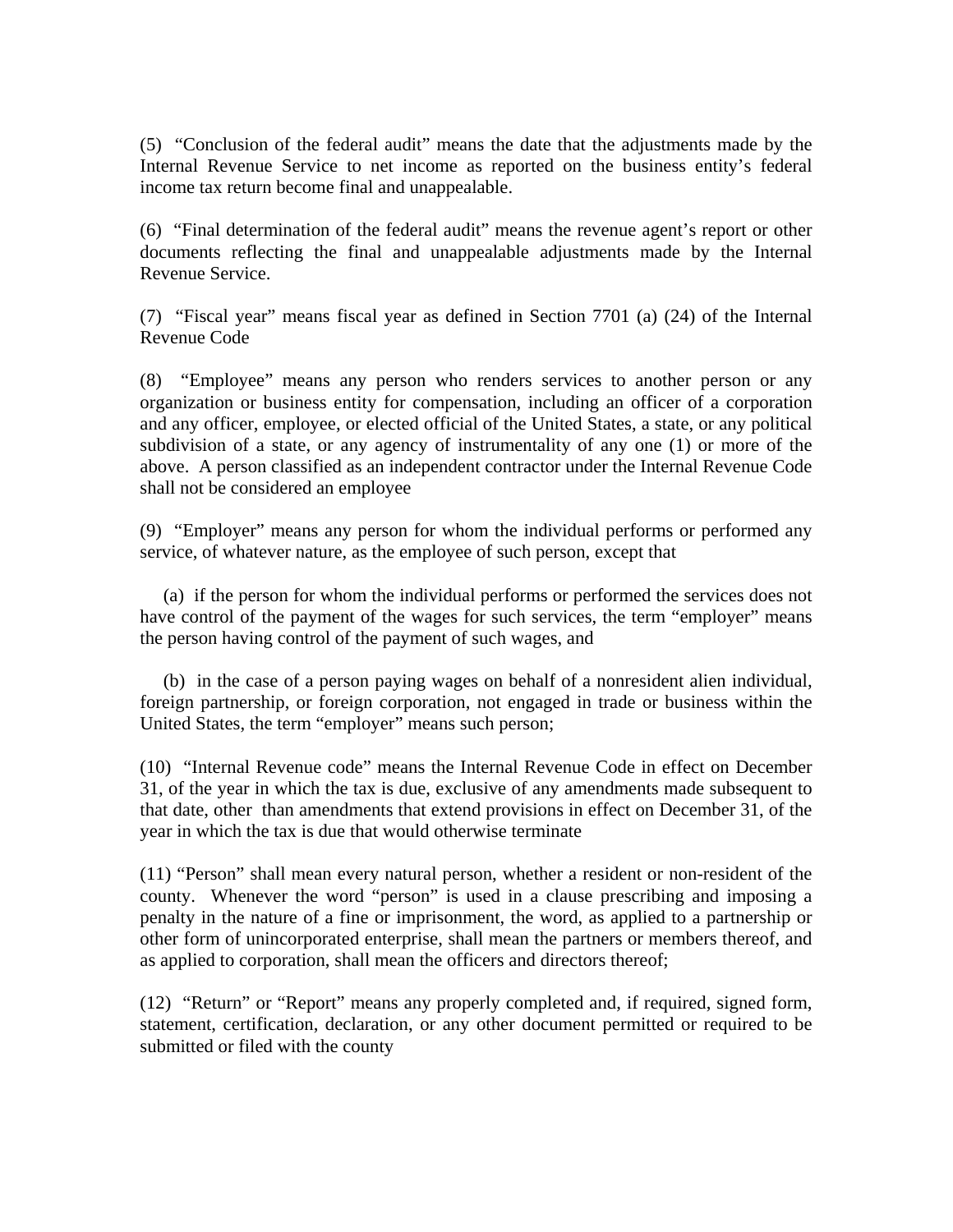(13) "Tax District" means any county with the authority to levy net profits or occupational license taxes

(14) "Taxable year" means the calendar year or fiscal year ending during the calendar year, upon the basis of which net income is computed

# **§ 2 – Occupational License Application Required**

(1) Every person or business entity engaged in any trade, occupation, or profession, or other activity for profit or anyone required to file a return under this ordinance in Wayne County shall be required to complete and execute the questionnaire prescribed by the Occupational Tax Office. Each person shall be required to complete a separate questionnaire for each separate business before the commencement of business or in the event of a status change, other than change of address. Licensees are required to notify the Occupational Tax Office of changes of address, or the cessation of business activity, and of other changes which render inaccurate the information supplied in the completed questionnaire.

# **§ 3 – Occupational License Fee Payment Required**

(1) All wages and compensation paid or payable in the county for work done or services performed or rendered in the county by every resident and non resident who is an employee shall be required to pay to the county an occupational license tax for the privilege of engaging in such activities within the county. The occupational license tax shall be measured by .9 % of the gross receipts paid for such service.

(2) If any business entity dissolves, ceases to operate, or withdraws from the county during any taxable year, or if any business entity in any manner surrender or loses its charter during any taxable year, the dissolution, cessation of business, withdrawal, or loss or surrender of charter shall not defeat the filing of returns and the assessment and collection of any occupational license tax for the period of that taxable year during which the business entity had business activity in the county.

(3) The occupational license tax imposed in this section shall not apply to the following person or business entities

 (a) Any compensation received by members of the Kentucky national guard for active duty training, unit training assemblies and annual field training;

 (b) Any compensation received by precinct workers for election training or work at election booths in state, county, and local primary, regular or special elections;

 (c) Any profits, earnings, distributions of an investment fund which would qualify under KRS 154.20-250 to 154.20-284 to the extent any profits, earnings, or distributions would not be taxable to an individual investor: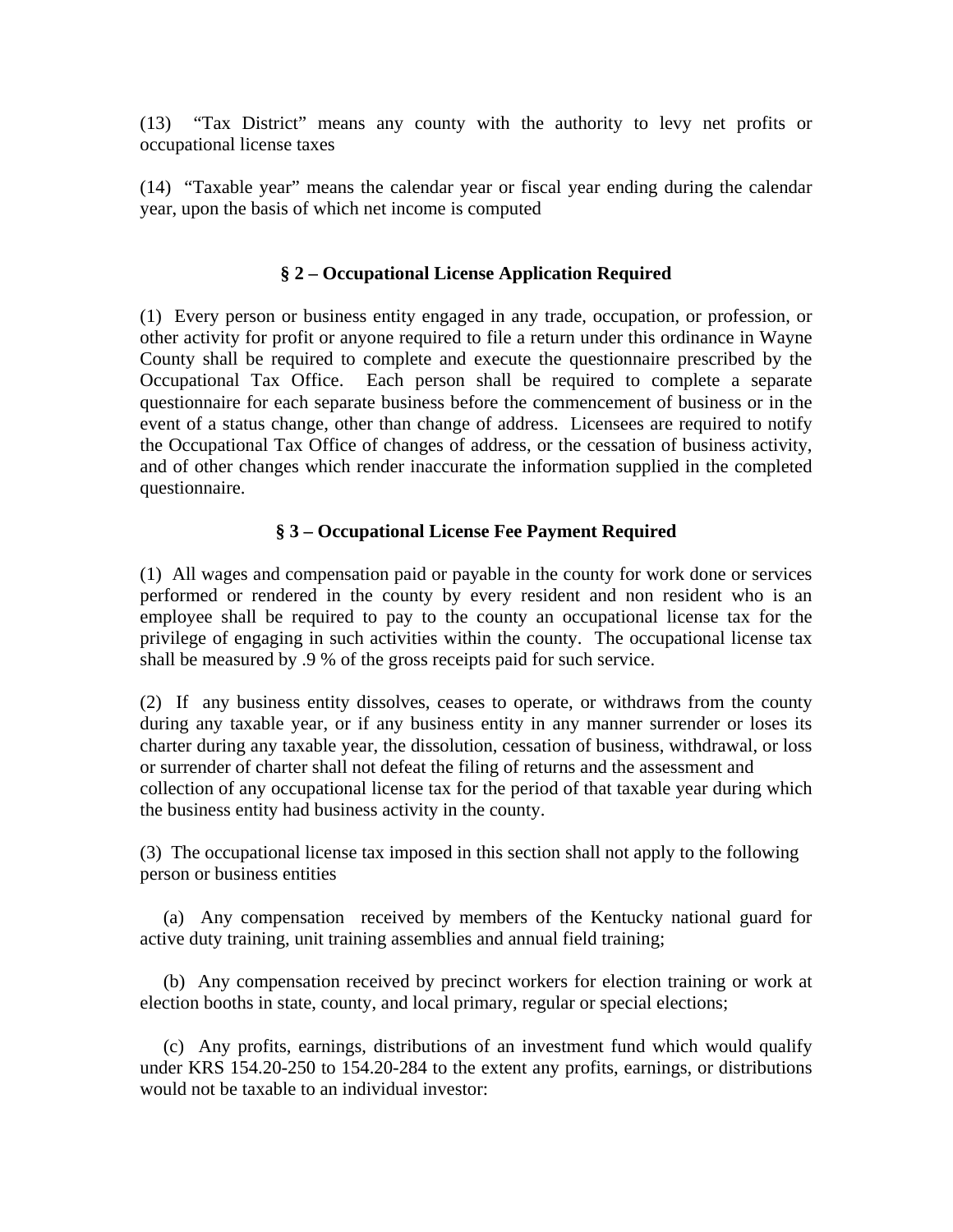## **§ 4 – Apportionment**

 (1) For the purposes of payroll apportionment, compensation is paid or payable for work done or services performed or rendered by an employee, both within and without the county, the license tax shall be measured by that part of the compensation paid or payable as a result of work done or service performed or rendered within the county. The license tax shall be computed by obtaining the percentage which the compensation for work performed or services rendered within the county bears to the total wages and compensation paid or payable. In order for the county to verify the accuracy of a taxpayers reported percentages under this subsection, the tax payer shall maintain adequate records to establish apportionment, for the purposes of this section, the employer or employee as specified in this ordinance, shall file a payroll apportionment form as supplied by the Occupations Tax Office.

# **§ 5 – Employers to Withhold**

(1) Every employer making payment of compensation to an employee shall deduct and withhold upon the payment of the compensation any tax imposed against the compensation by the county. Amounts with held shall be paid to the county in accordance with Section (3) and section (4) of this ordinance.

 (2) Every employer required to deduct and withhold tax under this section shall, for the quarter ending after January 1 and for each quarter ending thereafter, on or before the end of the month following the close of each quarter, make a return and report to the county and pay to the county, the tax required to be withheld under this section, unless the employer is permitted or required to report within a reasonable time after some other period as determined by the county.

(3) Every employer who fails to withhold or pay to the county any sums required by this ordinance to be withheld and paid shall be personally and individually liable to the county for any sum or sums withheld or required to be withheld in accordance with the provisions of this section.

(4) The county shall have a lien upon all the property of any employer who fails to with hold or pay over to the county sums required to be withheld under this section. If the employer withholds, but fails to pay the amounts withheld were required to be paid to the county. If the employer fails to withhold, the lien shall commence at the time of the liability of the employer is assessed by the county.

(5) Every employer required to deduct and withhold tax under this section shall annually on or before February 28 of each year complete and file on a form furnished or approved by the county a reconciliation of the occupational license tax with held where compensation is paid or payable to employees. Either copies of federal forms W-2 and W-3, transmittal of wage and tax statements or a detailed employee listing with the required equivalent information, as determined by the county, shall be submitted.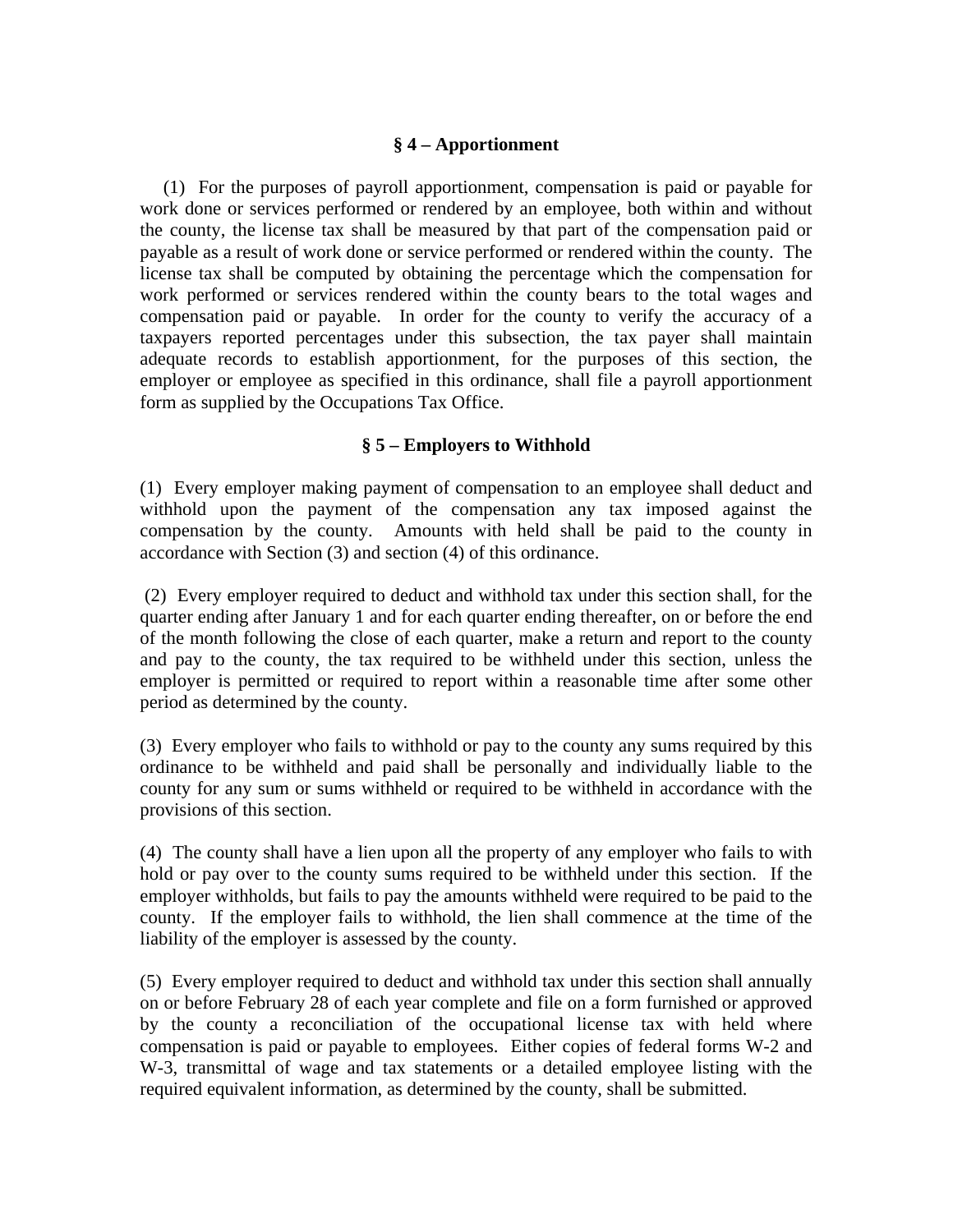(6) Every employer shall furnish each employee a statement on or before January 31 of each year showing the amount of compensation and occupational license tax deducted by the employer from the compensation paid to the employee for payment to the county during the preceding calendar year.

(7) An employer shall be liable for the payment of the tax required to be deducted and withheld under this section.

(8) The president, vice president, secretary, treasurer or any other person holding an equivalent corporate office of any business entity subject to this ordinance shall be personally and individually liable, both jointly and severally, for any tax required to be with held from compensation paid to one or more employees of any business entity, and neither the corporate dissolution or withdrawal of the business entity from the county, nor the cessation of holding any corporate office, shall discharge that liability of any person, provided that the personal and individual liability shall apply to each or every person holding the corporate office at the time the tax becomes or became obligated. No person shall be personally and individually liable under this subsection who had no authority to collect, truthfully account for or pay over any tax imposed by this ordinance at the time that the taxes imposed by this ordinance become or became due.

(9) Not withstanding subsections (7) and (8) of this section, every employee receiving compensation in the county subject to the tax imposed under Section (3) of this ordinance shall be personally liable for any amount due. In all cases where the employer fails to or is not required to withhold the report, or pay the License Fee it shall become the duty of the employee to file with the county. The only employer that is not required to withhold, report, and pay the occupational license tax is the Federal Government including the United States Postal Service. The payment required to be made by an employee, can be made quarterly,, for the periods ending March  $31<sup>st</sup>$ , June  $30<sup>th</sup>$ , September 30, and December  $31<sup>st</sup>$  of each year, or at any time the employee wishes to make an estimated payment for the year in which wages are earned. All license fees must be received by February  $28<sup>th</sup>$  for the preceding calendar year, together with a copy of the employee's W-2 form. Employers not required to withhold, report, or pay the license fee must annually during the month of January of each year, make a return to the Occupational Tax Administrator in which is set forth the name and social security number of each employee of the employer during the preceding calendar year, giving the amount of salaries, wages, commissions or their compensation earned during such preceding year by each such employee. This list shall include all current full time employees, part time employees, temporary employees and terminated employees whether it be voluntary or involuntary.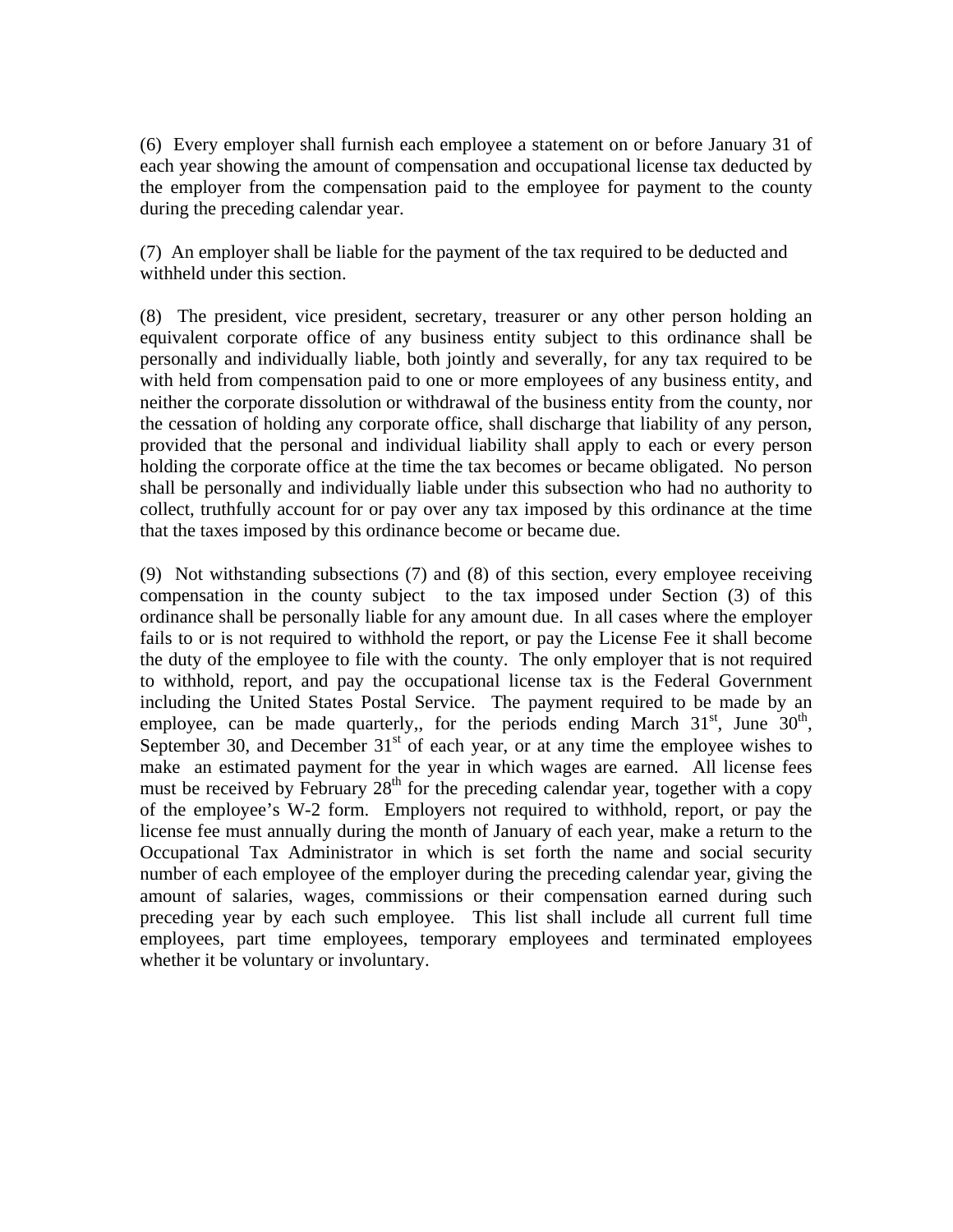### **§ 6 – Returns Required**

(1) All business entity returns for the preceding taxable year shall be made by April  $15<sup>th</sup>$ of each year, except returns made on the basis of a fiscal year. Blank Forms for returns which shall be made by the  $15<sup>th</sup>$  day of the 4<sup>th</sup> month following the close of the fiscal year shall be supplied by the county.

### **§ 7 – Extensions**

(1) The county may grant any business entity an extension of not more than six (6) months, unless a longer extension has been granted by the Internal revenue Service or is agreed to by the county and the business entity, for filing its return, if by the business entity on or before the date prescribed for payment of the occupational license tax requests the extension and pays the amount properly estimated as its tax.

(2) If the time for filing a return is extended, the business entity shall pay as part of the tax an amount equal to twelve percent (12%) per annum simple interest on the tax shown due on the return, but not been previously paid, from the time the tax was due until the return is actually filed and the tax paid to the county. A fraction of a month is counted as an entire month.

# **§ 8 – Refunds**

(1) Where there has been an overpayment of tax under Section (5) of this ordinance, a refund or credit shall be made to the employer only to the extend that the amount of the overpayment was not deducted and withheld under Section (5) by the employer;

(2) Unless written application for refund or credit is received by the county from the employer within two (2) years from the date the over payment was made, no refund or credit shall be allowed;

(3) An employee who has compensation attributable to activities performed outside the county, based on time spent outside the county, whose employer has with held and remitted to this county, the occupational license tax on the compensation attributable to activities performed outside the county, may file for a refund within two (2) years of the date prescribed by law for the filing of the return. The employee shall provide a schedule and computation sufficient to verify the refund claim and the county may confirm with the employer the percentage of time spent outside the county and the amount of compensation attributable to activities performed outside the county prior to approval of the refund.

(4) In the case where the tax computed under this ordinance is less than the amount which has been declared and paid as estimated tax for the same taxable year, a refund shall be made upon the filing of a return.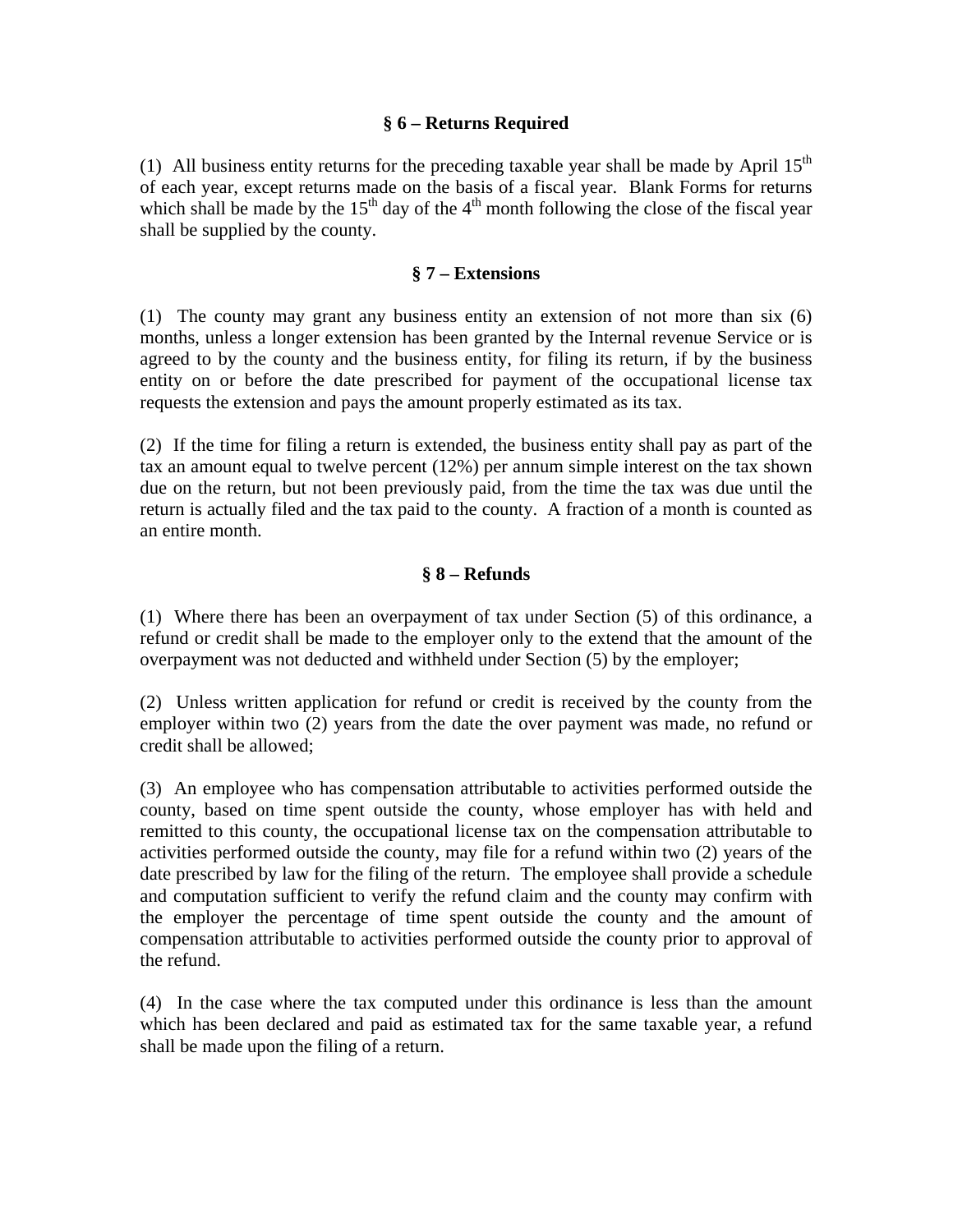(5) (a) Overpayment resulting from the payment of estimated tax in excess of the amount determined to be due upon the filing of a return for the same taxable year may be credited against the amount of estimated tax determined to be due on any declaration filed of the next succeeding taxable year or for any deficiency or non payment of tax for any previous taxable year:

 (b) No refund shall be made of any estimated tax paid unless a complete return is filed as required by this ordinance.

(6) At the election of the business entity, any installment of the estimated tax may be paid prior to the date prescribed for its payment.

### **§ 9 – Federal Audit Provisions**

(1) As soon as practicable after each return is received, the county may examine and audit the return. If the amount of tax computed by the county is greater than the amount returned by the business entity, the additional tax shall be assessed and a notice of assessment mailed to the business entity by the county within five (5) years from the date the return was filed, except as otherwise provided in this subsection.

 (a) In the case of a failure to file a return or of a fraudulent return the additional tax may be assessed at any time.

 (b) In the case of a return where a business entity understates tax due or omits an amount properly includable or both, which understatement or omission, or both, is in excess of twenty-five percent (25%) of the amount of tax due stated in the return, the additional tax may be assessed at any time within six (6) years after the return was filed.

 (c) In the case of an assessment of additional tax relating directly to adjustments resulting from a final determination of a federal audit, the additional tax may be assessed before the expiration of the times provided in this subsection, or six (6) months from the date the county receives the final determination of the federal audit from the business entity, whichever is later.

The times provided in this subsection may be extended by agreement between the business entity and the county. For the purposes of this subsection, a return filed before the last day prescribed by law for filing the return shall be considered as filed on the last day. Any extension granted for filing the return shall also be considered as extending the last day prescribed by law for filing the return.

(2) Every business entity shall submit a copy of the final determination of the federal audit within thirty (30) days of the conclusion of the federal audit.

(3) The county may initiate a civil action for the collection of any additional tax within the times prescribed in subsection (1) of this section.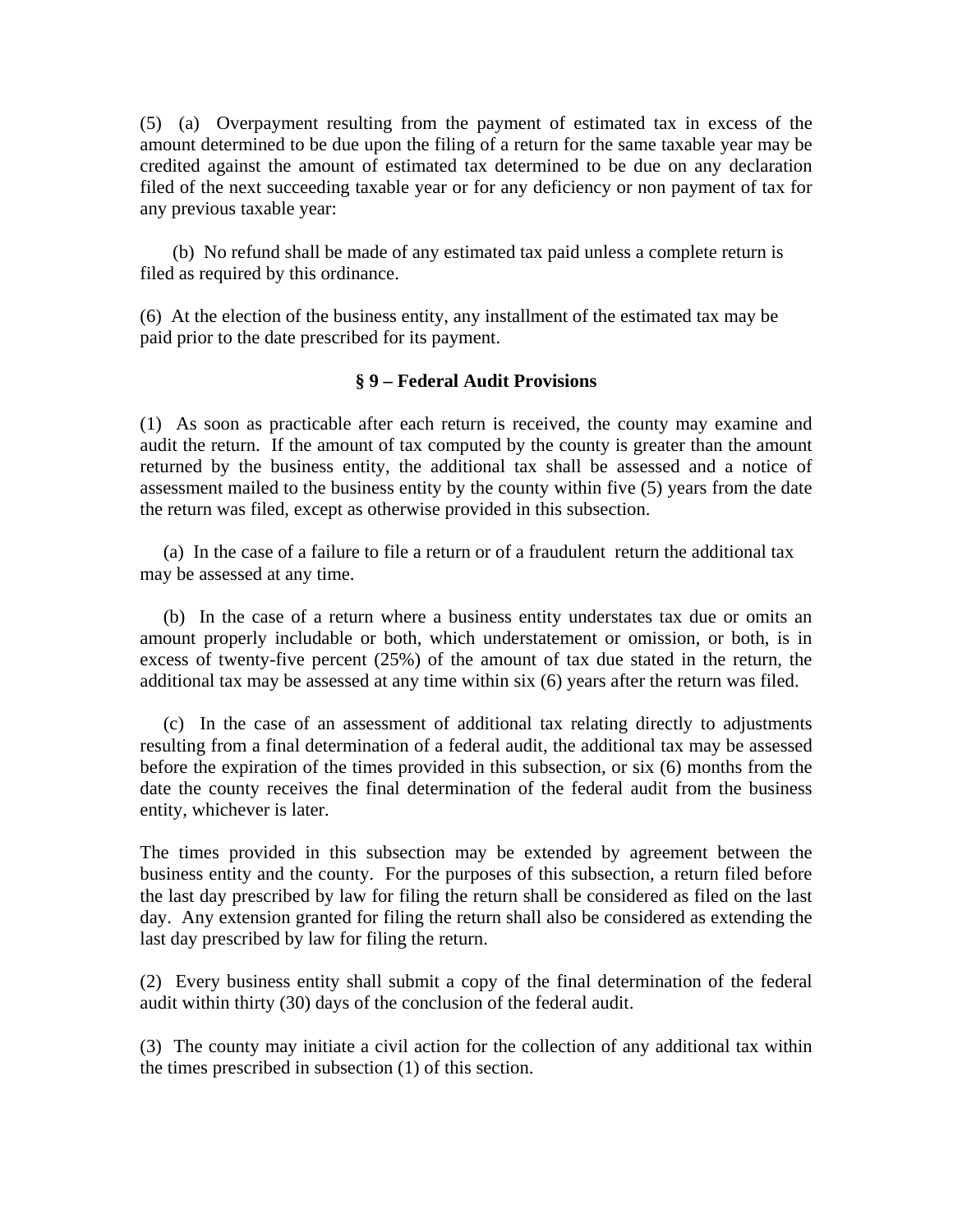### **§ 10 – Administrative Provisions**

(1) No suit shall be maintained in any court to restrain or delay the collection or payment of the tax levied by this ordinance.

(2) Any tax collected pursuant to the provisions of this ordinance may be refunded or credited within two (2) years of the date prescribed by law for the filing of a return or the date the money was paid to the county, whichever is the later, except that;

 (a) In any case where the assessment period contained in Section (9) of this ordinance has been extended by an agreement between the business entity and the county, the limitation contained in this subsection shall be extended accordingly.

 (b) If the claim for refund or credit relates directly to adjustment resulting form a federal audit, the business entity shall file a claim for refund or credit within the time provided for this subsection or six (6) months from the conclusion of the federal audit, whichever is later.

 For the purposes of this subsection and subsection (3) of this section a return filed before the last day prescribed by law for filing the return shall be considered as filed on the last day.

(3) The authority to refund or credit overpayments of taxes collected pursuant to this ordinance is vested exclusively in the county.

# **§ 11 – Information to Remain Confidential**

(1) No present or former employee of the county shall intentionally and without authorization inspect or divulge any information acquired by him or her of the affairs of any person, or information regarding the tax schedules, returns, or report required to be filed with the county or the proper officer, or any information produced by a hearing or investigation, insofar as the information may have to do with the affairs of the person's business. This prohibition does not extend to information required in prosecutions for making false reports or returns for taxation, or any other infraction of the tax laws, or in any way made a matter of public record, not does it preclude furnishing any taxpayer or the taxpayer's properly authorized agent with information respecting his or her own return. Further, this prohibition does not preclude any employee of the county from testifying in any court, or from introducing as evidence returns or reports filed with the county, in an action for violation of the county tax laws or in any action challenging the county laws.

(2) The county reserves the right to disclose to the Commissioner of Revenue of the Commonwealth of Kentucky or his or her duly authorized agent all such information and rights to inspect any of the book and records of the county if the Commissioner of Revenue of the Commonwealth of Kentucky grants to the county the reciprocal right to obtain information from the files and records of the Kentucky Department of Revenue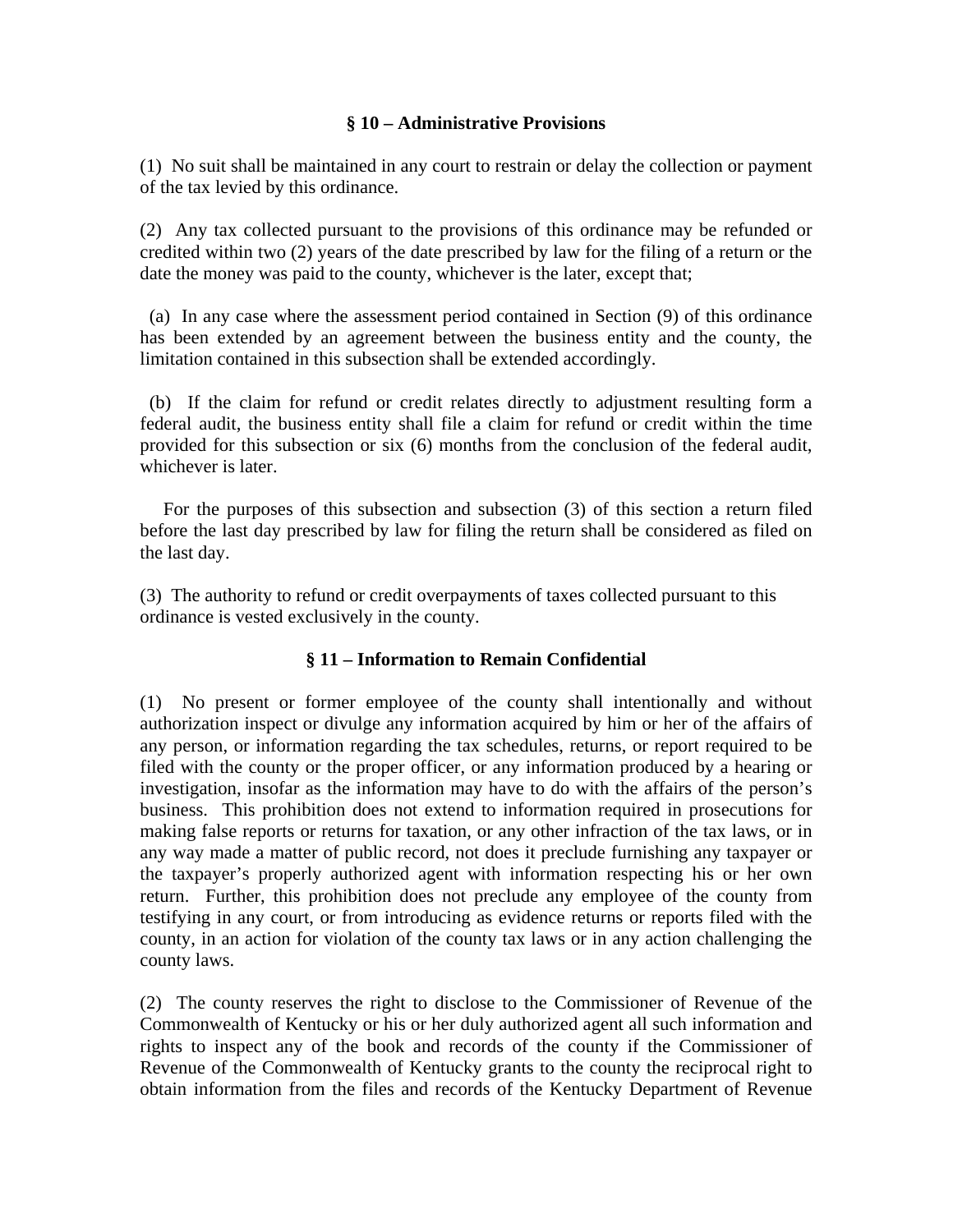and maintains the privileged character of the information so furnished. Provided, further, that the county may publish statistics based on such information in such a manner as not to reveal date respecting net profits or compensation of any person or business entity.

(3) In addition, the county is empowered to execute similar reciprocity agreements as described in subsection (2) of this section with any other taxing entity, should there be a need for exchange of information in order to effect diligent enforcement of this ordinance. Said agreement shall require all other taxing entities to keep all information exchanged confidential.

# **§ 12 – Penalties**

(1) Every employer who fails to file a return or pay the tax on or before the date prescribed under Section (5) of this ordinance may be subject to a penalty in an amount equal to five percent (5%) of the tax due for each calendar month or fraction thereof. The total penalty levied pursuant to this subsection shall not exceed twenty-five (25%) of the total tax due; however, the penalty shall not be less than twenty-five dollars (\$25).

(2) In addition to the penalties prescribed in this section, any business entity or employer shall pay, as part of the tax, an amount equal to twelve percent (12%) per annum simple interest on the tax shown due, but not previously paid, from the time the tax was due until the tax is paid to the county. A fraction of a month is counted as an entire month.

(3) Every tax imposed by this ordinance, and all increases, interest, and penalties thereon, shall become from the time the tax is due and payable, a personal debt of the taxpayer to the county.

(4) The county may enforce the collection of the occupational tax due under section (2) of this ordinance and any fees, penalties, and interest as provided in subsections (1), (2) and (3) of this section by civil action in a court of appropriate jurisdiction. To the extent authorized by law, the county shall be entitled to recover all court costs and reasonable attorney fees incurred by it in enforcing any provision of this ordinance.

(5) In addition to the penalties prescribed in this section, any person, business entity or employer who willfully fails to make a return, willfully makes a false return, or who willfully fails to pay taxes owing or collected, with the intent to evade payment of the tax or amount collected, or any part thereof, shall be guilty of a Class A Misdemeanor.

(6) Any person who willfully aids or assists in or procures, counsels or advises the preparation or presentation under or in connection with any matter arising under this ordinance of a return, affidavit, claim, or other document which is fraudulent or as false as to any material whether or not the falsity or fraud is with the knowledge or consent of the person authorized or required to present the return, affidavit, claim, or document shall be guilty of a Class A Misdemeanor.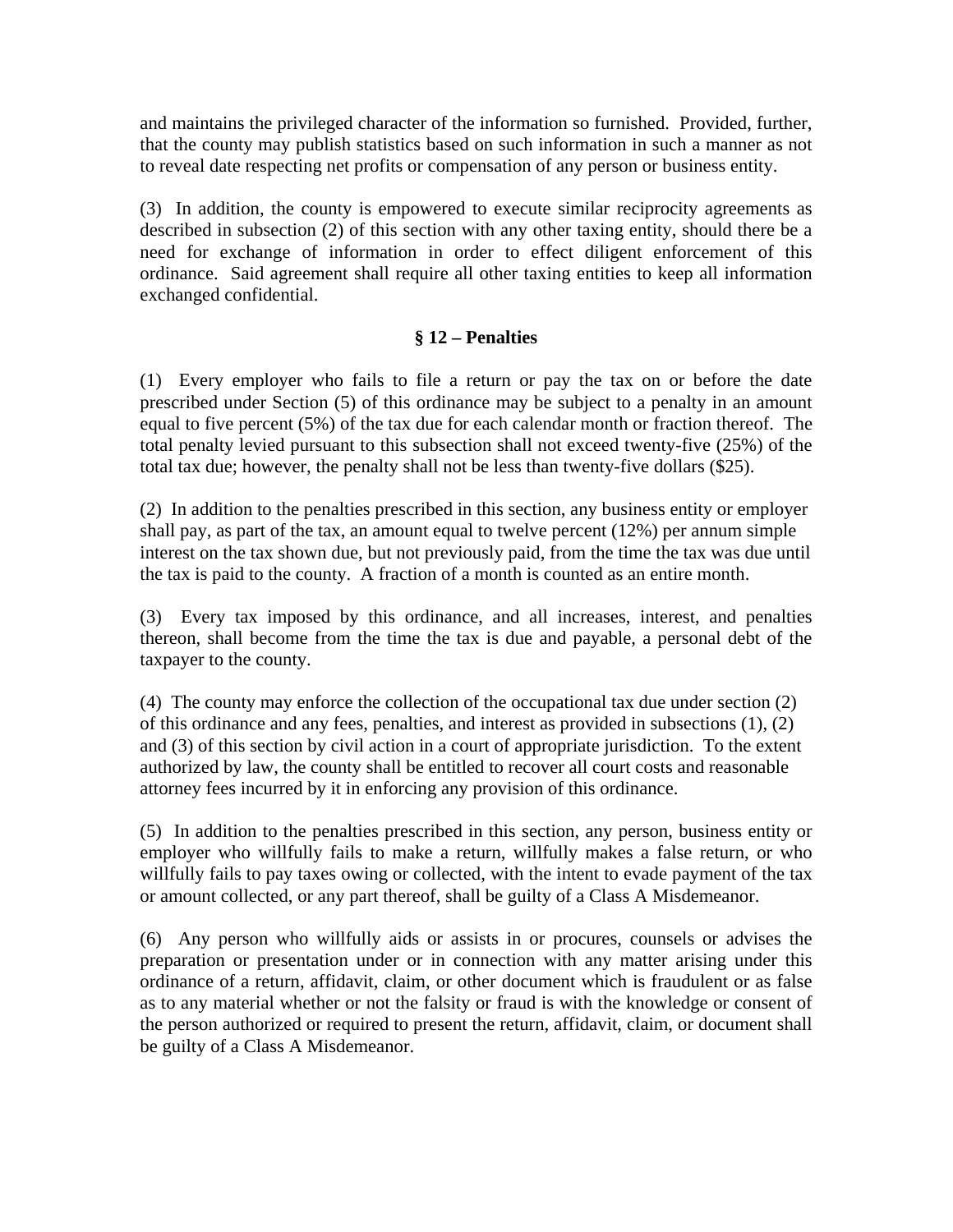(7) A return for the purpose of this section shall mean and include any return, declaration, or form prescribed by the county and required to be filed with the county by the provisions of this ordinance, or by the rules of the county or by written request for information to the business entity by the county.

(8) Any person violating the provisions of section (11) of this ordinance by intentionally inspecting confidential taxpayer information without authorization, shall be fined not more than five hundred (\$500) or imprisoned for not longer than (6) months fine and imprisonment or both.

(9) Any person violating the provision of section (11) of this ordinance by divulging confidential taxpayer information shall be fined not more than one thousand (\$1000) or imprisoned for not more than one (1) year, or both.

# **§ 13 – Use of Occupational License Tax**

It shall be the duty of the Occupational Tax Administrator to collect and account for all Occupational License Fees imposed by this chapter and deposit the same in the Occupational Tax Fund of Wayne County. These monies and all interest earned on these monies being held on deposit by the County are to be disbursed as follows.

(1) All expenses, including salaries, incurred in the operation of the Occupational Tax Administrators office;

(2) After the aforementioned disbursements have been made the remaining funds shall be disbursed to the General Fund of Wayne County for disbursement by the Fiscal Court of Wayne county as deemed necessary for payment of the necessary and reasonable expenses of Wayne County, Kentucky.

(3) The administration of the Occupational Tax Administrators office shall be based upon a calendar year.

(4) That this amendment of Wayne County, Kentucky Ordinance No. 430.11 shall take affect and be enforceable the  $1<sup>st</sup>$  day of October 2007.

# **§ 14 – Severability**

Each section and each provision of each section of this ordinance are severable, and if any provision, section, paragraph, sentence or part thereof, or the application thereof to any person licensee, class or group, is held by a court of law to be unconstitutional or invalid for any reason, such holding shall not affect or impair the reminder of this paragraph, sentence and part thereof, separately and independently of the rest.

# **§ 15 – Adoption**